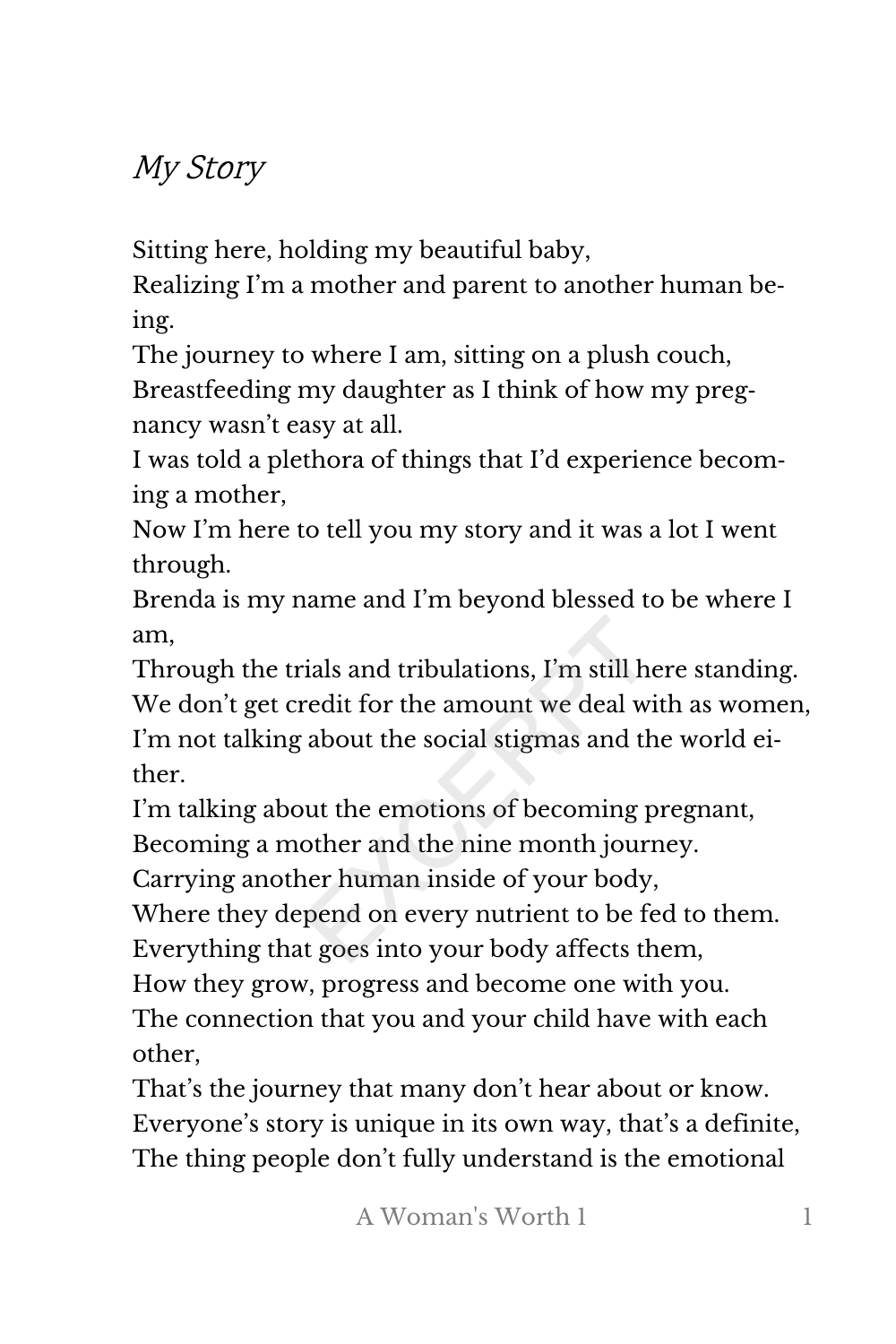and mental aspect of pregnancy.

It's a journey of ups and downs for nine months,

Nothing is smooth sailing and we as women don't get our due.

We become forgotten in some ways by society,

That it's an expectation for us to birth children as women.

That's nowhere near the case of what's expected of us,

We do a lot to keep the world going and it's more than just having children.

It's nurturing, growing, progression, and plenty of other things,

It's time to say that a woman's worth is more important than anything.

I'm the honorary start to this book series and this is my story,

It will be a rollercoaster ride of my full year from preg‐ nancy to the birth of my child and after.

We go through our nine month pregnancy nurturing and growing another human being,

The stresses of it, planning, I will speak on it all.

When you have a child and realize your life will forever be changed,

That your child will depend on you everyday for the rest of their lives.

We're always told nothing worth having and cherishing will be easy,

This is definitely one of those journeys for sure.

I want you all to understand how much a woman is valu‐ able,

To every aspect of this existence we call life.

2 A Woman's Worth 1